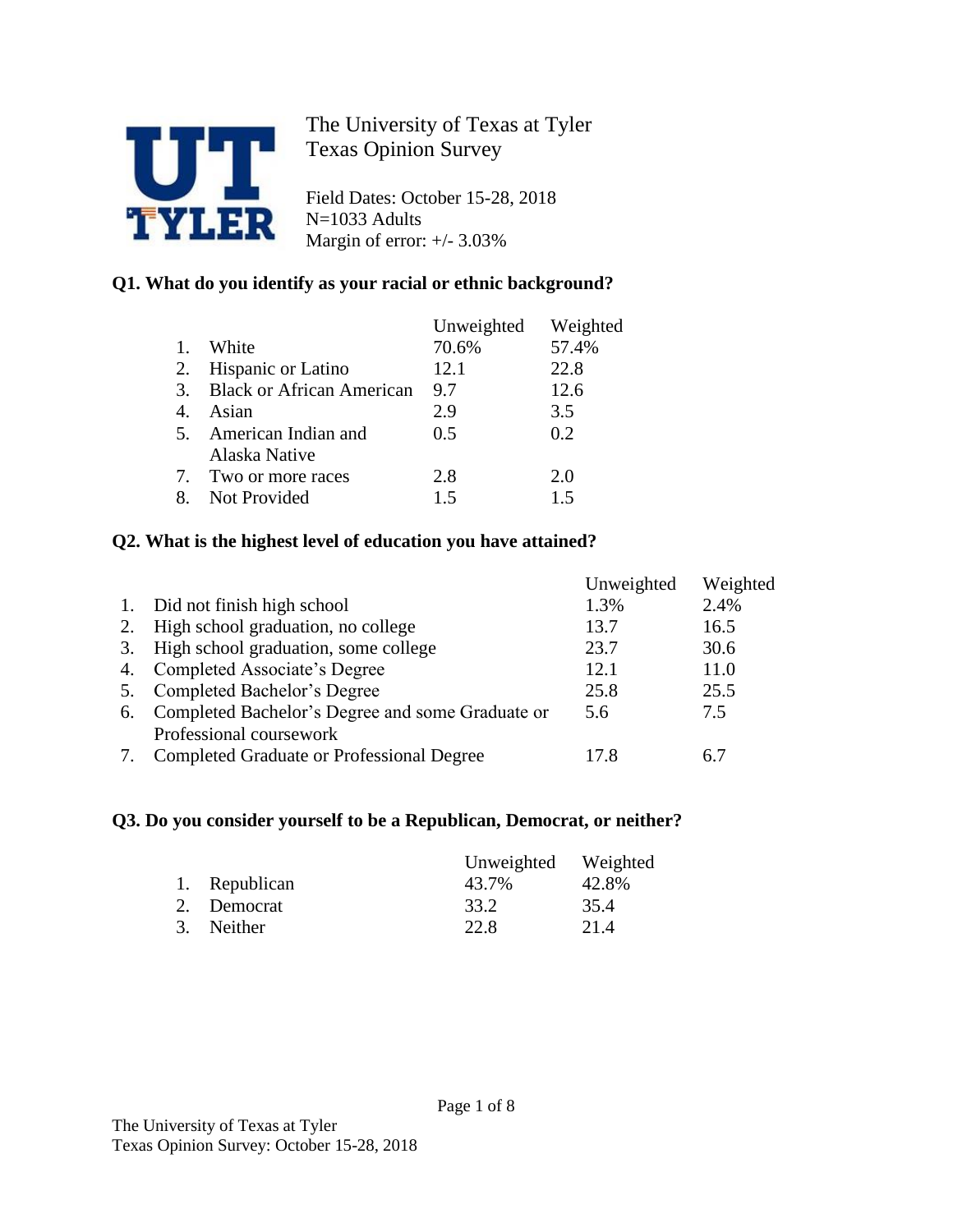### **Q4. Would you call yourself a strong [Democrat or Republican] or a not very strong [Democrat or Republican]?**

|    |                          | Unweighted | Weighted |
|----|--------------------------|------------|----------|
|    | <b>Strong Republican</b> | 31.6%      | 30.1%    |
|    | 2. Not Strong Republican | 23.0       | 23.2     |
|    | 5. Not Strong Democrat   | 10.1       | 12.1     |
| 6. | <b>Strong Democrat</b>   | 12.0       | 12.7     |
| 9. | No party identification  | 23.4       | 21.9     |

### **Q5. [If independent, no preference, or other party] Do you think of yourself as closer to the Republican Party or to the Democratic Party?**

|               | Unweighted Weighted |       |
|---------------|---------------------|-------|
| 1. Democrat   | 59.6%               | 60.7% |
| 2. Republican | 30.4                | 28.5  |
| 3. Don't Know | QQ                  | 10.8  |

### **Q6. Using a 7-point scale where 1 is extremely liberal and 7 is extremely conservative, how would you rate your political views.**

|    |                               | Unweighted | Weighted |
|----|-------------------------------|------------|----------|
| 1. | <b>Extremely liberal</b>      | 7.5%       | 7.3%     |
| 2. | Liberal                       | 10.7       | 11.2     |
| 3. | <b>Slightly Liberal</b>       | 11.8       | 11.1     |
| 4. | Moderate, Middle of the Road  | 11.7       | 12.8     |
| 5. | <b>Slightly Conservative</b>  | 17.6       | 18.2     |
| 6. | Conservative                  | 20.0       | 19.2     |
| 7. | <b>Extremely Conservative</b> | 16.1       | 14.9     |
| 8. | Don't know, haven't though    | 4.6        | 5.3      |
|    | much about it                 |            |          |

## **Q7. How important is voting in this year's midterm elections for Congress?**

|                  |                           | Unweighted | Weighted |
|------------------|---------------------------|------------|----------|
| $\overline{1}$ . | Not at all                | 1.4%       | 2.3%     |
|                  | 2. Not too important      | 1.1        | 1.5      |
|                  | 3. Somewhat important     | 7.1        | 8.6      |
|                  | 4. Very important         | 25.8       | 29.1     |
|                  | 5. Extremely important    | 62.8       | 56.1     |
|                  | 6. Don't know, no opinion | 19         | ? ?      |

The University of Texas at Tyler Texas Opinion Survey: October 15-28, 2018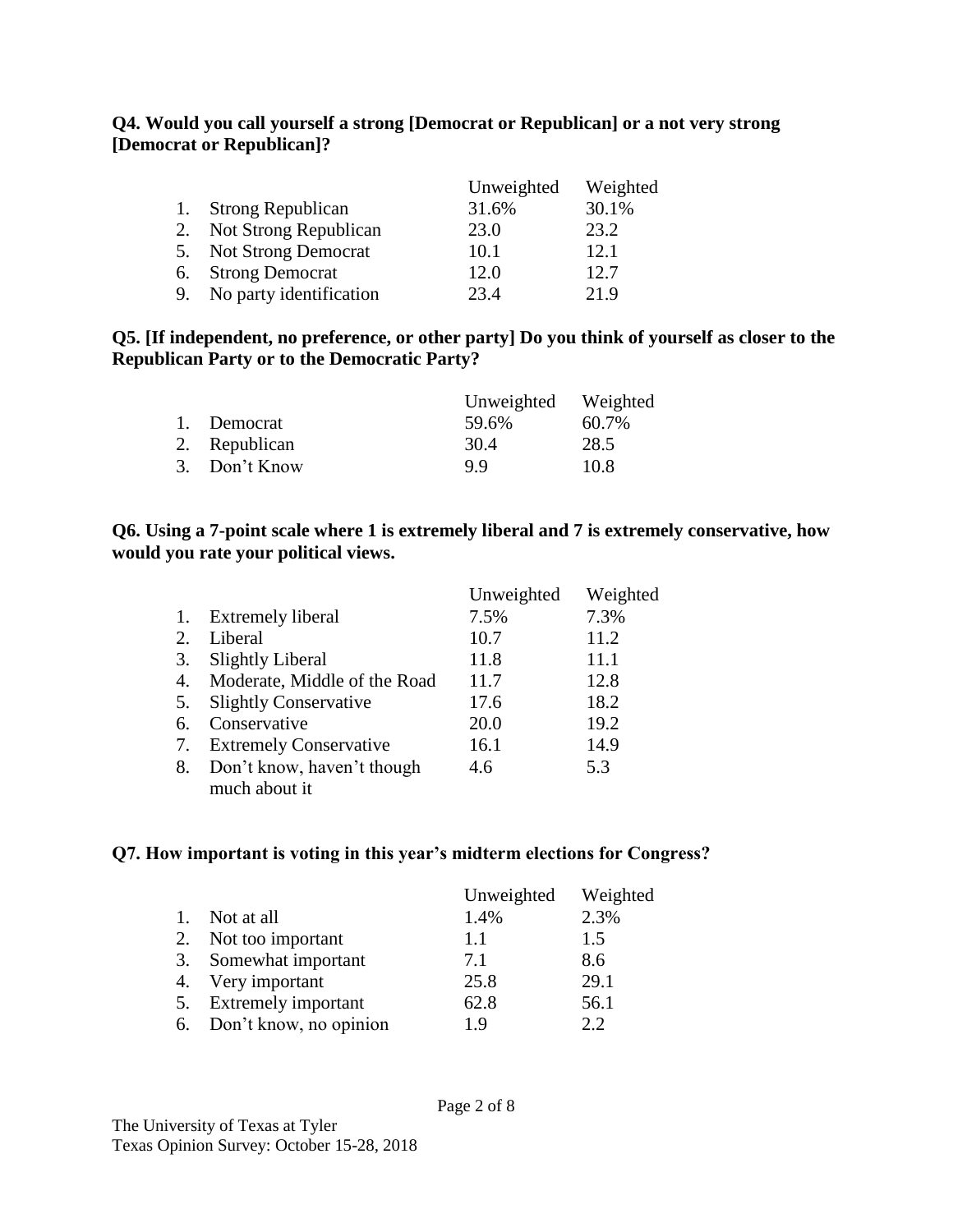## **Q8. What is your marital status?**

|                       | Unweighted Weighted |       |
|-----------------------|---------------------|-------|
| 1. Married            | 63.3%               | 63.0% |
| 2. Divorced/Separated | 12.2.               | 12.4  |
| 3. Widowed            | 18.6                | 18.7  |
| 4. Never Married      | 5 Q                 | 59    |

# **Q9. How would you best describe your religious affiliation?**

|                                    | Unweighted | Weighted |
|------------------------------------|------------|----------|
| Roman Catholic                     | 21.6%      | 24.6%    |
| <b>Evangelical Protestant</b>      | 33.4       | 34.4     |
| <b>Mainline Protestant</b>         | 13.1       | 10.2     |
| African-American Protestant        | 3.5        | 4.7      |
| <b>Church of Latter Day Saints</b> | 1.2        | 1.1      |
| Jewish                             | 0.6        | 0.2      |
| Other                              | 2.1        | 2.3      |
| Secular/No Religious Affiliation   | 21.8       | 20.5     |
| Muslim                             | 0.3        | 0.3      |
| <b>Buddhist</b>                    | 0.7        | 0.6      |
| Not Provided                       | 1.7        | 1.2      |
|                                    |            |          |

#### **Q10. Which of the following best describes the overall importance of religion in your life?**

|    |                                       | Unweighted | Weighted |
|----|---------------------------------------|------------|----------|
| 1. | Religion is not important             | 13.3%      | 13.3%    |
| 2. | Religion provides some                | 25.4       | 24.2     |
|    | guidance                              |            |          |
| 3. | Religion provides quite a lot of 19.5 |            | 20.5     |
|    | guidance                              |            |          |
| 4. | Religion provides a great deal        | 40.5       | 40.9     |
|    | of guidance                           |            |          |
| 5. | Don't Know                            | 19         | 12       |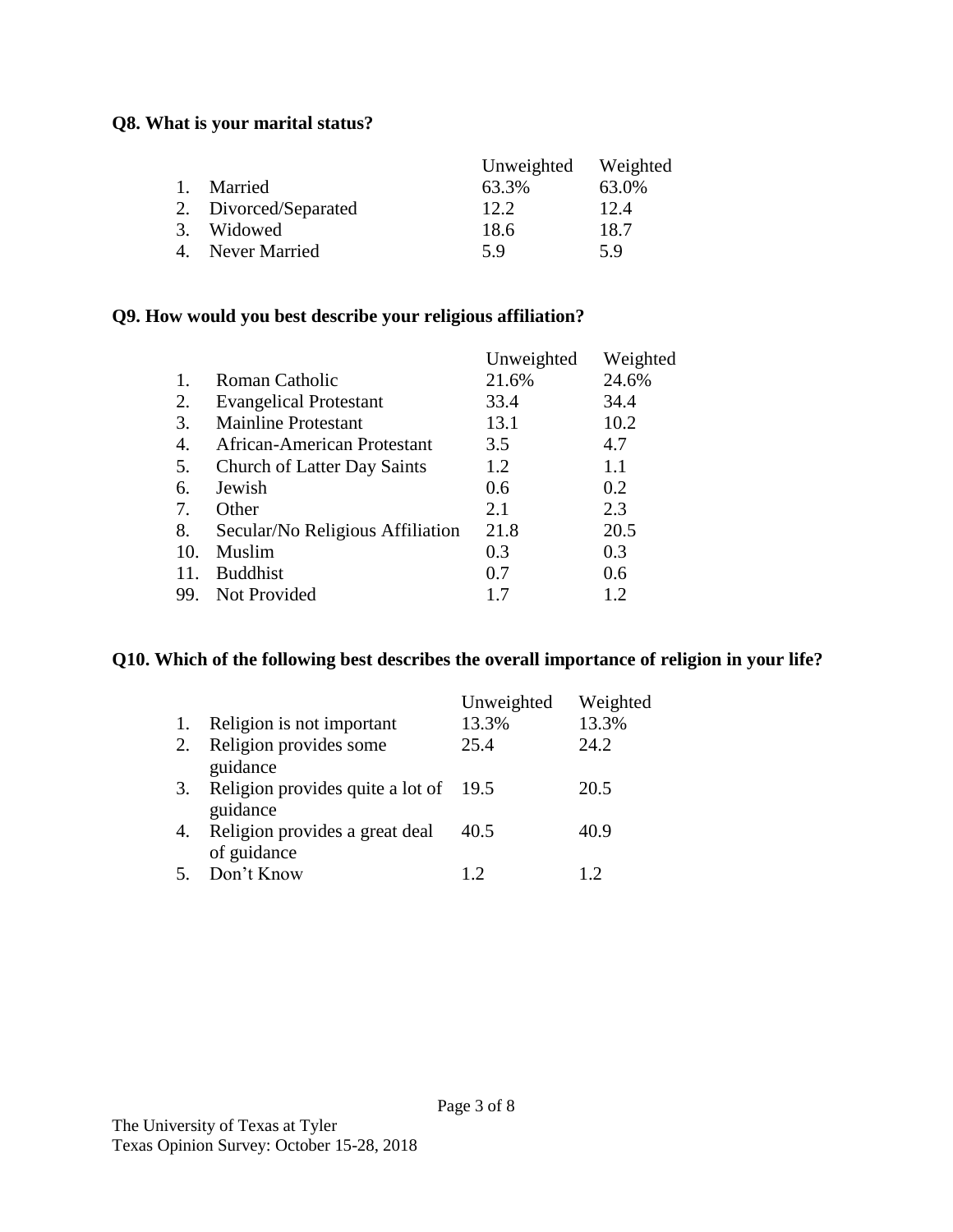### **Q11. How frequently do you attend worship services?**

|                          | Unweighted | Weighted |
|--------------------------|------------|----------|
| 1. Never/hardly ever     | 30.7%      | 28.7%    |
| 2. A few times a year    | 19.7       | 21.3     |
| 3. Once or twice a month | 12.7       | 14.4     |
| 4. Almost every week     | 14.9       | 15.0     |
| 5. Once a week or more   | 22.1       | 20.6     |

### **Q12. Would you say that economic conditions are better or worse today than 5 to 10 years ago?**

|    |                                      | Unweighted | Weighted |
|----|--------------------------------------|------------|----------|
|    | The economy is much worse today      | 10.7%      | 10.7%    |
| 2. | The economy is slightly worse today  | 13.0       | 12.7     |
| 3. | The economy is about the same        | 15.0       | 16.6     |
| 4. | The economy is slightly better today | 23.6       | 25.2     |
| 5. | The economy is much better today     | 33.2       | 30.6     |
|    | 6. Don't Know                        | 45         | 34.3     |

### **Q13. In the 2016 election, did you vote for the Republican nominee Donald Trump, the Democratic nominee Hillary Clinton, or someone else?**

|    |                         | Unweighted Weighted |       |
|----|-------------------------|---------------------|-------|
|    | 1. Donald Trump         | 44.8%               | 41.6% |
|    | 2. Hillary Clinton      | 31.6                | 31.9  |
| 3. | Other                   | 11.2                | 12.1  |
|    | 4. Not Sure             | 3.7                 | 4.1   |
|    | 9. Did not vote in 2016 | 87                  | 10.4  |

### **Q14. In general, do you approve or disapprove of the way President Donald Trump is handling his job as President?**

|               | Unweighted | Weighted |
|---------------|------------|----------|
| 1. Approve    | 46.1%      | 45.4%    |
| 2. Disapprove | 44.6       | 44.1     |
| 3. Don't Know | 9.3        | 10.6     |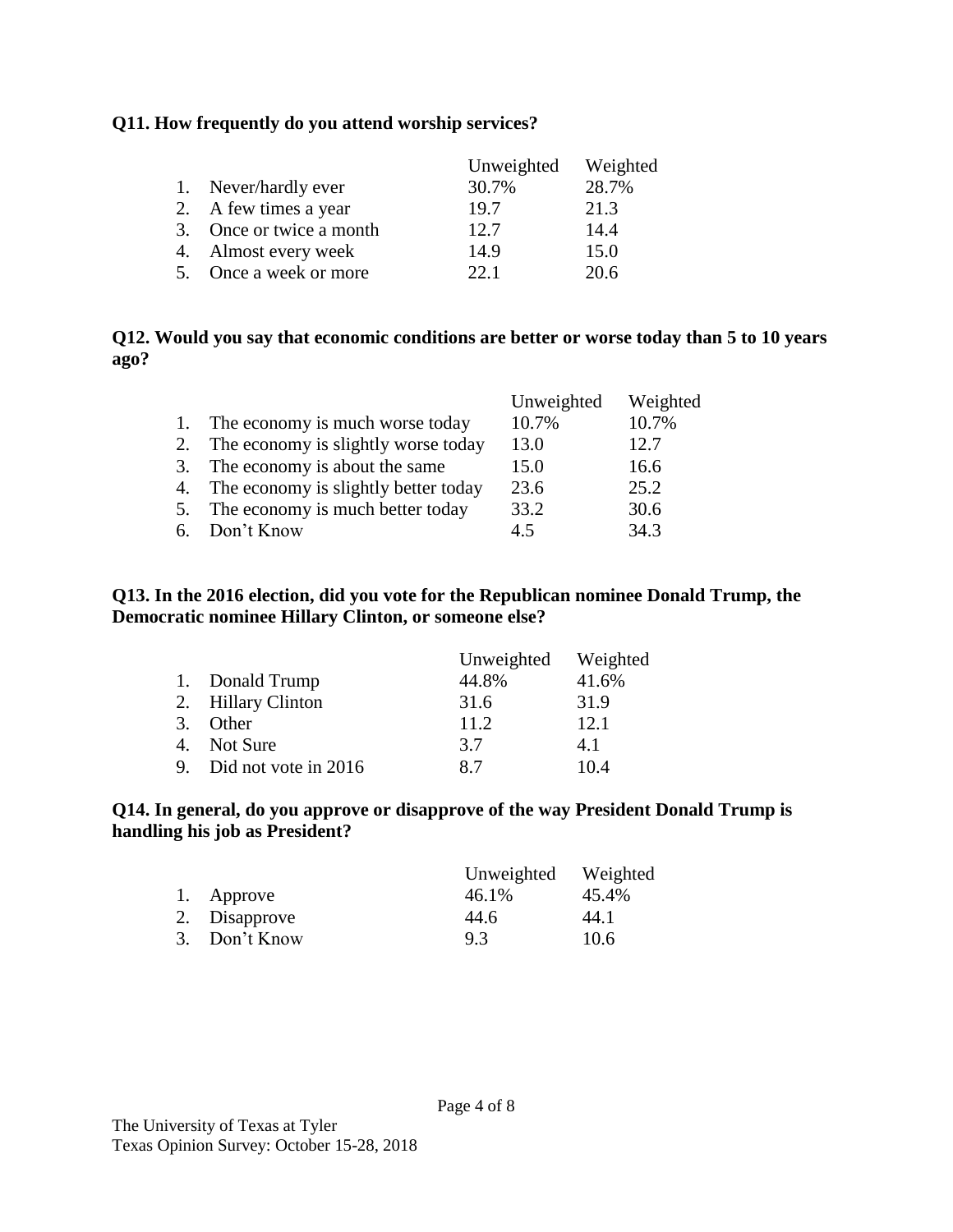**Q15. In the November election for U.S. Senate, are you more likely to vote for the Republican incumbent, Ted Cruz, the Democratic challenger Beto O'Rourke, or someone else?**

|                  | (1033) | (1033) | Unweighted Weighted Likely Voters<br>(905) |
|------------------|--------|--------|--------------------------------------------|
|                  |        |        |                                            |
| Ted Cruz         | 48.7%  | 46.5%  | 47.0%                                      |
| 2. Beto O'Rourke | 41.7   | 42.2   | 43.4                                       |
| Other            | 2.8    | 3.5    | 3.9                                        |
| Not Sure         | 6.7    | 77     | 5.7                                        |

*Excluding those that are not sure:*

|                  |       |       | Unweighted Weighted Likely Voters |
|------------------|-------|-------|-----------------------------------|
|                  | (965) | (965) | (857)                             |
| 1. Ted Cruz      | 52.2% | 50.3% | 49.8%                             |
| 2. Beto O'Rourke | 44.8  | 45.9  | 46.0                              |
| 3. Other         | 3.0   | 3.8   | 4.2                               |

**Q16. If the election for the U.S. House of Representatives were being held today, who would you vote for in your congressional District? Which candidate would you lean toward?**

|                         | Unweighted | Weighted |
|-------------------------|------------|----------|
| 1. Democratic Candidate | 38.1%      | 39.3%    |
| 2. Republican Candidate | 47.8       | 45.5     |
| 3. Other                | 2.6        | 3.1      |
| 4. Not Sure             | 11.4       | 12.1     |

**Q17. In the November election for Governor, are you more likely to vote for the Democratic challenger, Lupe Valdez, the Republican incumbent, Greg Abbott, or someone else?**

|                 | Unweighted | Weighted |
|-----------------|------------|----------|
| 1. Lupe Valdez  | 32.5%      | 32.2%    |
| 2. Gregg Abbott | 54.1       | 52.6     |
| 3. Other        | 3.8        | 4.9      |
| 4. Not Sure     | 97         | 10.3     |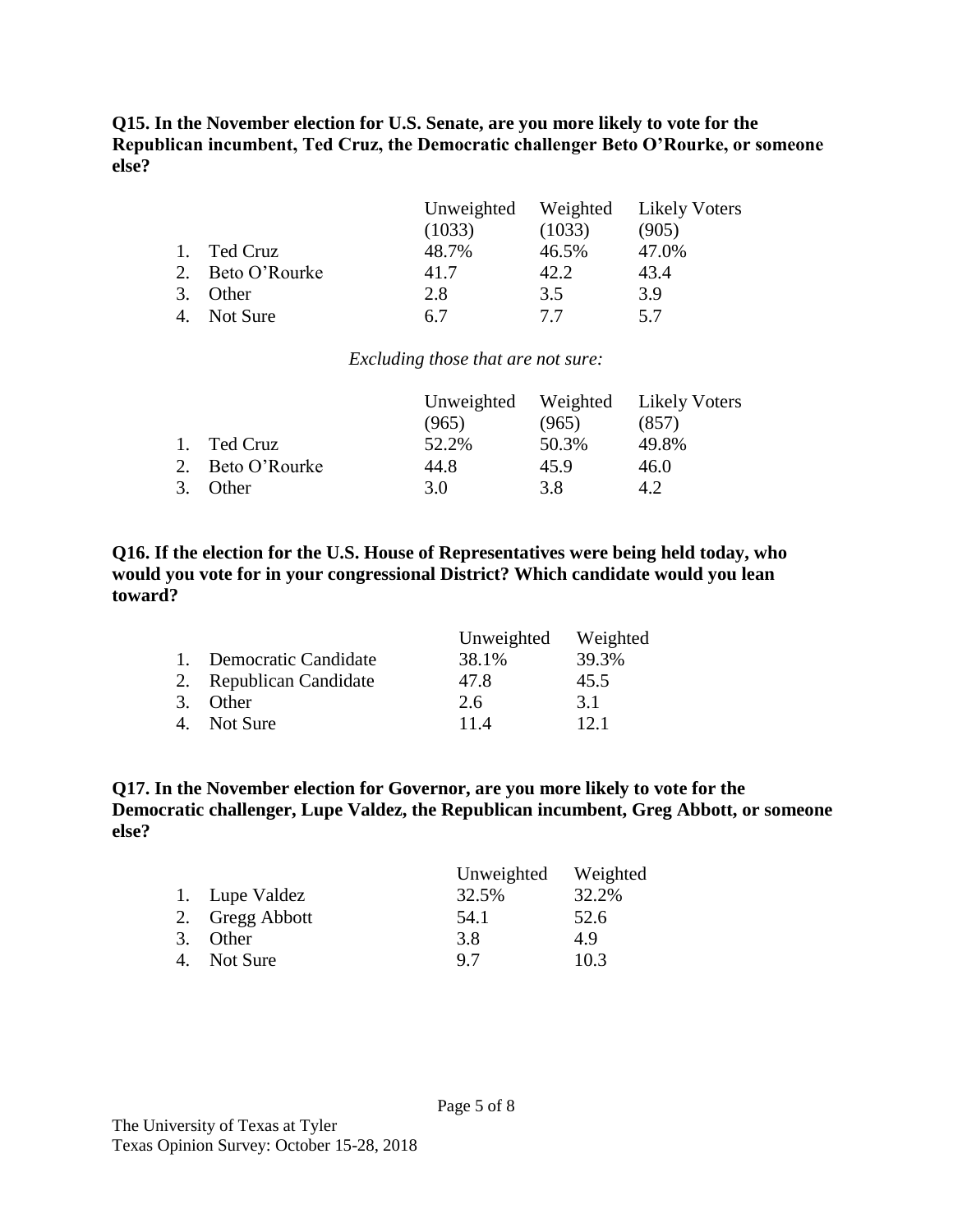**Q18. In the November election for Lieutenant Governor, are you more likely to vote for the Republican incumbent, Dan Patrick, the Democratic challenger, Mike Collier, or someone else?**

|    |                 | Unweighted Weighted |       |
|----|-----------------|---------------------|-------|
|    | 1. Dan Patrick  | 46.0%               | 44.5% |
|    | 2. Mike Collier | 34.2                | 32.4  |
| 3. | Other           | 4.4                 | 6.0   |
| 4. | Not Sure        | 15.4                | 17.4  |

#### **Q19. What is your age?**

|         |              | Unweighted | Weighted |
|---------|--------------|------------|----------|
| $1_{-}$ | 18-29        | 11.9%      | 8.5%     |
| 2.      | $30-44$      | 21.1       | 35.0     |
| 3.      | 45-59        | 24.8       | 31.0     |
| 4.      | $60 - 64$    | 11.8       | 12.3     |
| 5.      | $65+$        | 29.6       | 12.9     |
| 9.      | Not provided | 0.8        | 0.5      |

#### **Q20. What is your gender?**

|           | Unweighted Weighted |       |
|-----------|---------------------|-------|
| 1. Male   | 41.0%               | 46.5% |
| 2. Female | 58.6                | 53.1  |
| 3. Other  | 0.5                 | 0.5   |

### **Q21. What is your approximate level of household income?**

|    |                     | Unweighted | Weighted |
|----|---------------------|------------|----------|
| 1. | Less than $$30,000$ | 12.0%      | 13.3%    |
| 2. | \$30,000-\$49,999   | 17.8       | 20.2     |
| 3. | \$50,000-\$74,999   | 19.1       | 19.6     |
| 4. | \$75,000-\$99,999   | 13.0       | 11.9     |
| 5. | \$100,000-\$149,999 | 15.2       | 14.9     |
| 6. | \$150,000-\$199,999 | 6.3        | 5.7      |
| 7. | \$200,000-\$299,999 | 3.6        | 3.9      |
| 8. | \$300,000 or more   | 2.1        | 2.3      |
| 9. | Not Provided        | 11.0       | 8.2      |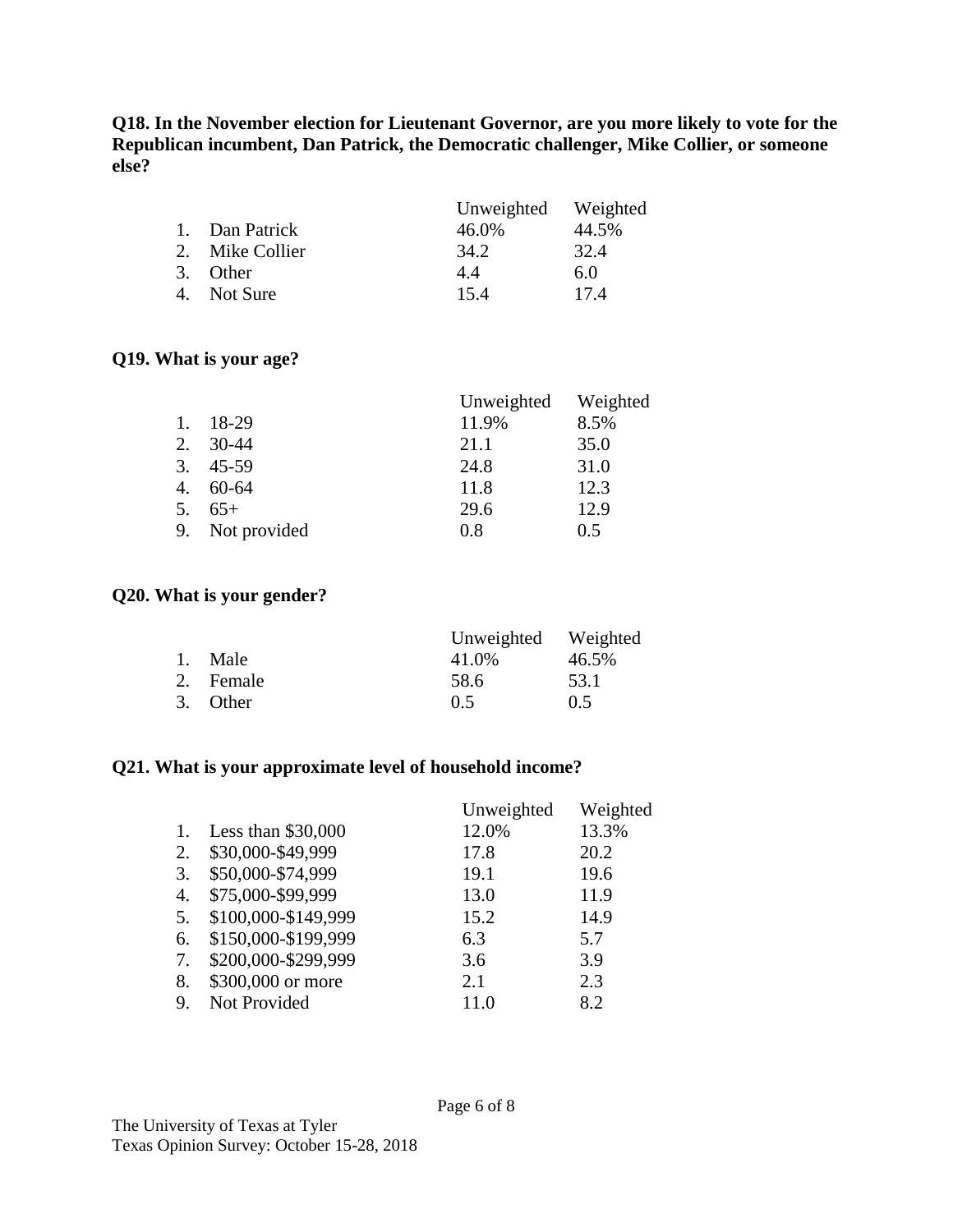**Q22. Generations of slavery and discrimination have created conditions that make it difficult for blacks to work their way out of the lower class.**

|    |                            | Unweighted | Weighted |
|----|----------------------------|------------|----------|
|    | Strongly disagree          | 24.7%      | 23.7%    |
| 2. | Somewhat disagree          | 17.5       | 17.1     |
|    | 3. Have a neutral position | 18.4       | 20.2     |
| 4. | Somewhat agree             | 19.3       | 17.9     |
| 5. | Strongly agree             | 18.5       | 19.1     |
| რ. | Don't know                 | 1.6        | 2.0      |

**Q23: Irish, Italians, Jewish and many other minorities overcame prejudice and worked their way up. Blacks should do the same without any special favors.**

|    |                            | Unweighted | Weighted |
|----|----------------------------|------------|----------|
|    | Strongly disagree          | 11.2%      | 11.1%    |
| 2. | Somewhat disagree          | 13.8       | 12.1     |
|    | 3. Have a neutral position | 21.2       | 23.3     |
| 4. | Somewhat agree             | 21.9       | 20.8     |
|    | 5. Strongly agree          | 29.9       | 30.4     |
|    | 6. Don't know              | 1 Q        | 23       |

**Q24. On a scale of 1 to 5 where 1 means Strongly Support and 5 means Strongly Oppose, do you support or oppose the creation of a "guest worker" program that would give a temporary visa to non-citizens who want to work legally in the United States?**

|    |                            | Unweighted | Weighted |
|----|----------------------------|------------|----------|
|    | 1. Strongly support        | 25.8%      | 27.1%    |
| 2. | Support                    | 32.4       | 30.3     |
|    | 3. Have a neutral position | 17.8       | 19.5     |
|    | 4. Oppose                  | 9.2        | 8.3      |
|    | 5. Strongly oppose         | 10.9       | 11.1     |
|    | 6. Don't know              | 3.8        | 37       |